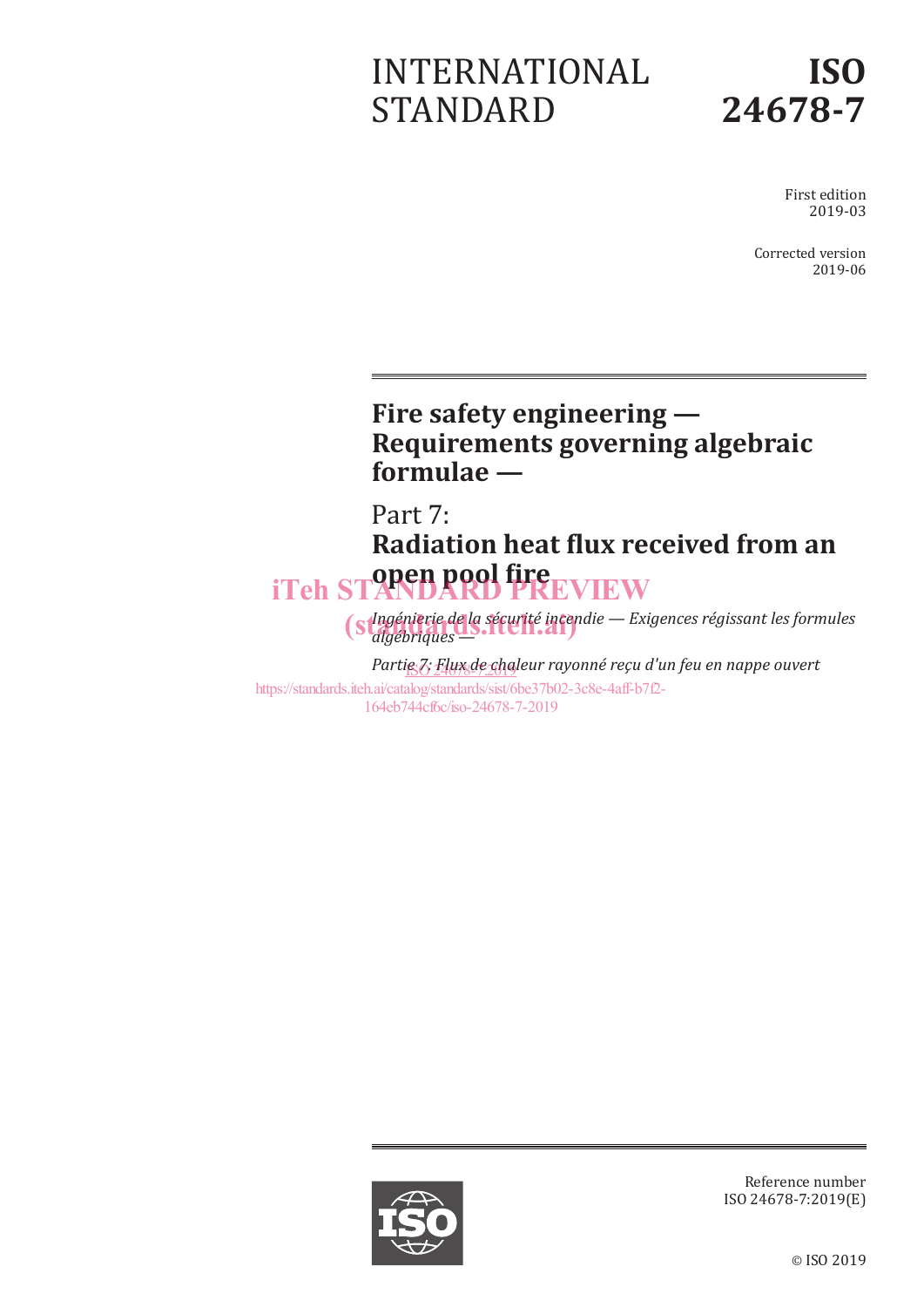# iTeh STANDARD PREVIEW (standards.iteh.ai)

ISO 24678-7:2019 https://standards.iteh.ai/catalog/standards/sist/6be37b02-3c8e-4aff-b7f2- 164eb744cf6c/iso-24678-7-2019



## **COPYRIGHT PROTECTED DOCUMENT**

#### © ISO 2019

All rights reserved. Unless otherwise specified, or required in the context of its implementation, no part of this publication may be reproduced or utilized otherwise in any form or by any means, electronic or mechanical, including photocopying, or posting on the internet or an intranet, without prior written permission. Permission can be requested from either ISO at the address below or ISO's member body in the country of the requester.

ISO copyright office CP 401 • Ch. de Blandonnet 8 CH-1214 Vernier, Geneva Phone: +41 22 749 01 11 Fax: +41 22 749 09 47 Email: copyright@iso.org Website: www.iso.org

Published in Switzerland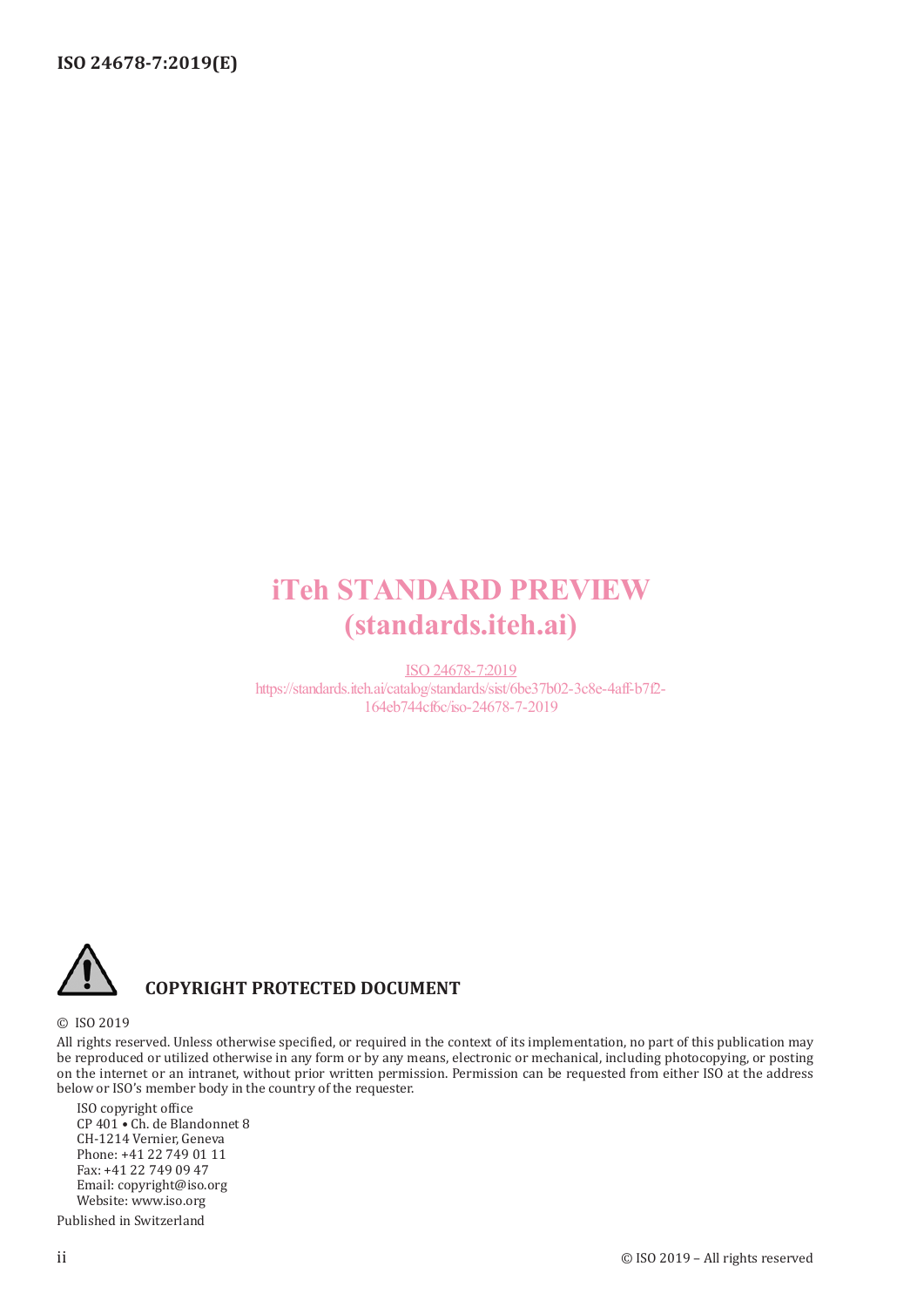Page

# **Contents**

| $\overline{2}$          |                                                                                                                         |   |
|-------------------------|-------------------------------------------------------------------------------------------------------------------------|---|
| 3                       |                                                                                                                         |   |
| $\overline{\mathbf{4}}$ |                                                                                                                         |   |
| 5                       | Requirements governing the documentation <b>Energy Constructs</b> 2                                                     |   |
| 6                       | Requirements governing the limitations <b>Election Step and Step and Step and Step and Step and Step and Step and S</b> |   |
| 7                       | Requirements governing the input parameters <b>Engineery</b> 23                                                         |   |
| 8                       |                                                                                                                         |   |
|                         | Annex A (informative) Algebraic formulae for thermal radiation from a circular or near<br>circular open pool fire       | 5 |
|                         |                                                                                                                         |   |
|                         |                                                                                                                         |   |

# **iTeh STANDARD PREVIEW** (standards.iteh.ai)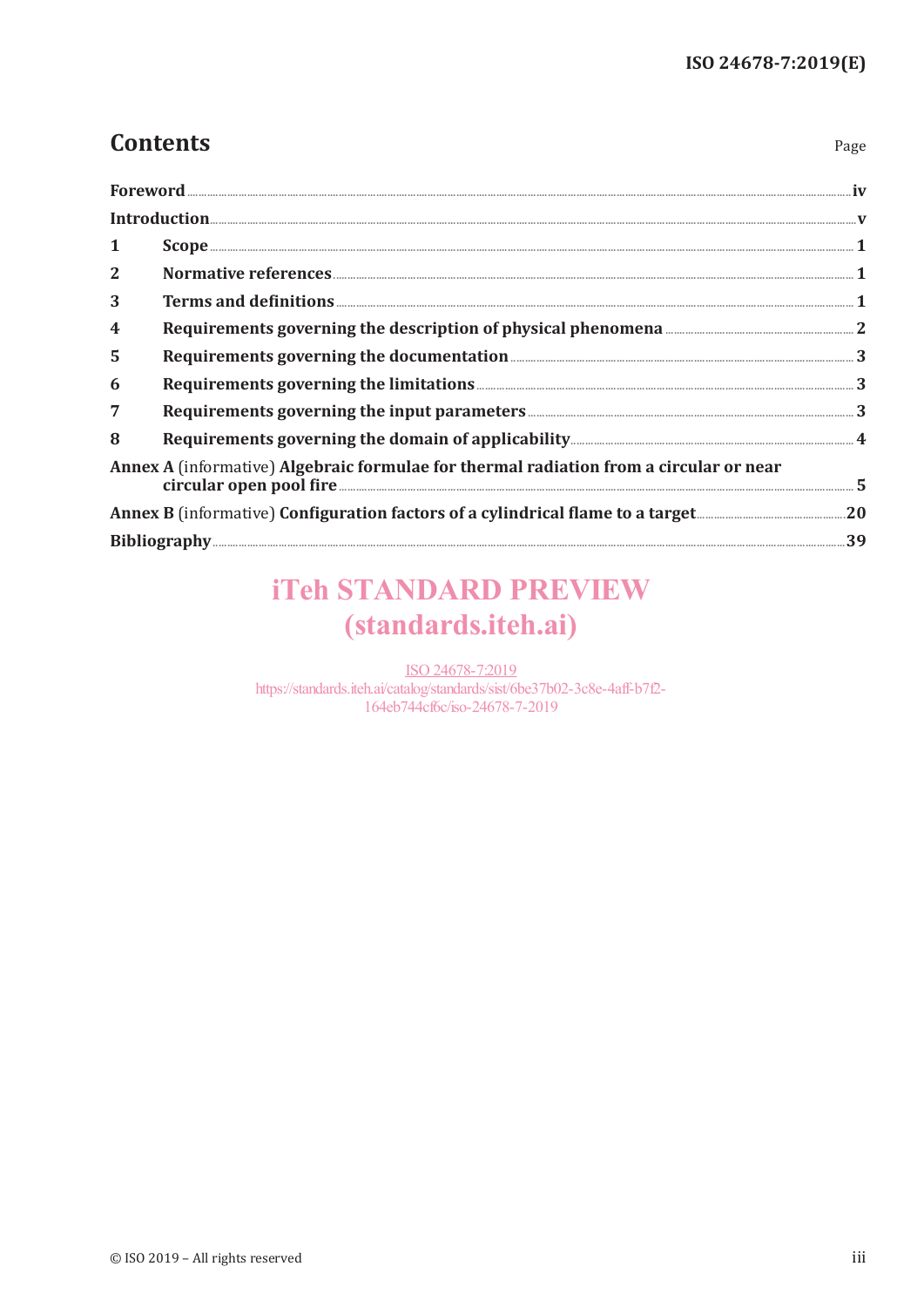# **Foreword**

ISO (the International Organization for Standardization) is a worldwide federation of national standards bodies (ISO member bodies). The work of preparing International Standards is normally carried out through ISO technical committees. Each member body interested in a subject for which a technical committee has been established has the right to be represented on that committee. International organizations, governmental and non-governmental, in liaison with ISO, also take part in the work. ISO collaborates closely with the International Electrotechnical Commission (IEC) on all matters of electrotechnical standardization.

The procedures used to develop this document and those intended for its further maintenance are described in the ISO/IEC Directives, Part 1. In particular, the different approval criteria needed for the different types of ISO documents should be noted. This document was drafted in accordance with the editorial rules of the ISO/IEC Directives, Part 2 (see www.iso.org/directives).

Attention is drawn to the possibility that some of the elements of this document may be the subject of patent rights. ISO shall not be held responsible for identifying any or all such patent rights. Details of any patent rights identified during the development of the document will be in the Introduction and/or on the ISO list of patent declarations received (see www.iso.org/patents).

Any trade name used in this document is information given for the convenience of users and does not constitute an endorsement.

For an explanation of the voluntary nature of standards, the meaning of ISO specific terms and expressions related to conformity assessment, as well as information about ISO's adherence to the expressions of the Water of the Technical Barriers to Trade (TBT) see www.iso. World Trade Organization (WTO) principles in the Technical Barriers to Trade (TBT) see www.iso .org/iso/foreword.html. (standards.iteh.ai)

This document was prepared by Technical Committee ISO/TC 92, *Fire safety*, Subcommittee SC 4, *Fire*  ISO 24678-7:2019 *safety engineering*.

https://standards.iteh.ai/catalog/standards/sist/6be37b02-3c8e-4aff-b7f2-

A list of all parts in the ISO 24678 series can be found on the ISO website.

Any feedback or questions on this document should be directed to the user's national standards body. A complete listing of these bodies can be found at www.iso.org/members.html.

This corrected version of ISO 24678-7:2019 incorporates the following corrections:

Figure 1: "ISO 23932" has been corrected to "ISO 23932-1:2018". The box titled "selection of engineering methods" has been highlighted.

Figure A.2: The symbol *m*&, estimation of mass burning rate, has been corrected to *m* ".

B.3.1.2, Formula B.2: first parenthesis, under the squared root, "x+1/x−1" has been corrected to read "x−1/x+1".

B.3.1.2, Formula B.5: second denominator "*r*" has been corrected to "*r*2".

B.3.3.2.1, Figure B.11 a): The black triangles have been removed.

B.3.3.3.1, Figure B.12: The black rectangle has been removed.

B.3.3.3.1, Figure B.13: "1" has been removed from inside the figure.

B.3.3.3.1, Figure B.14: The horizontal line has been removed.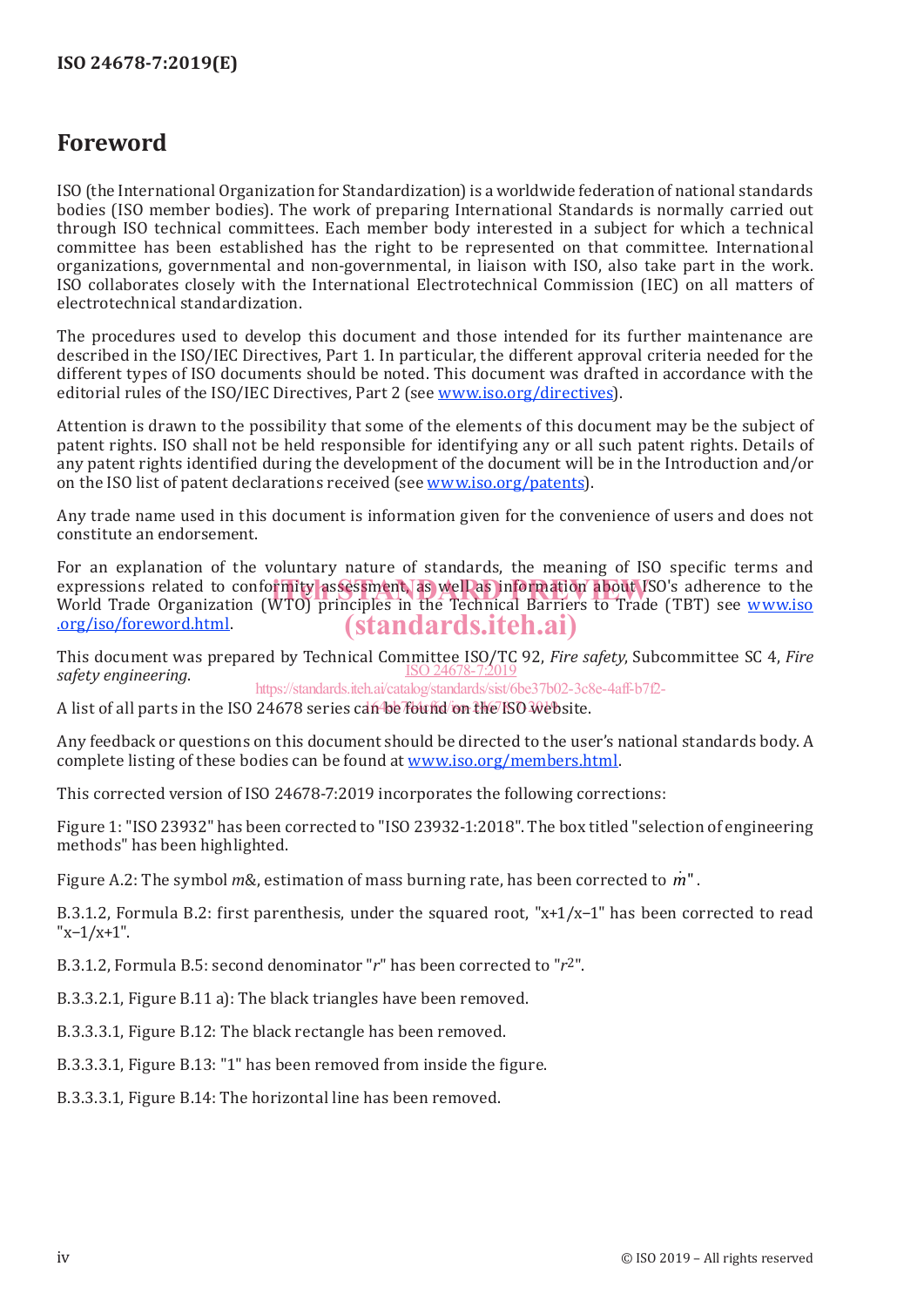# **Introduction**

This document is intended to be used by fire safety practitioners involved with fire safety engineering calculation methods. It is expected that the users of this document are appropriately qualified and competent in the field of fire safety engineering. It is particularly important that the users understand the parameters within which particular methodologies can be used.

Algebraic formulae conforming to the requirements of this document are used with other engineering calculation methods during fire safety design. Such a design is preceded by the establishment of a context, including the fire safety goals and objectives to be met, as well as performance criteria when a trial fire safety design is subject to specified design fire scenarios. Engineering calculation methods are used to determine if these performance criteria are met by a particular design and if not, how the design needs to be modified.

The subjects of engineering calculations include the fire safety design of entirely new built environments, such as buildings, ships or vehicles as well as the assessment of the fire safety of existing built environments.

The algebraic formulae discussed in this document can be useful for estimating the consequences of design fire scenarios. Such formulae are valuable for allowing the practitioner to quickly determine how a proposed fire safety design needs to be modified to meet performance criteria and to compare among multiple trial designs. Detailed numerical calculations can be carried out until the final design documentation. Examples of areas where algebraic formulae have been applicable include determination of convective and radiative heat transfer from fire plumes, prediction of ceiling jet flow properties governing detector response times, calculation of smoke transport through vent openings, properties governing detector response times, calculation of smoke transport through vent openings, and analysis of compartment fire hazards such as smoke filling and flashover. However, the simple and analysis of compartment the nazards such as sinoke fulling and flashover. However, the simple models often have stringent limitations and already to include the effects of multiple phenomena occurring in the design fire scenarios.

The general principles are described in ISO 23932-1, which provides a performance-based methodology for engineers to assess the level of tire safety for new or existing built environments. Fire safety is evaluated through an engineered approach based on the quantification of the behaviour of fire and based on knowledge of the consequences of such behaviour on life safety, property and the environment. ISO 23932-1 provides the process (i.e. necessary steps) and essential elements to conduct a robust performance-based fire safety design. ISO 24678-7:2019 https://standards.iteh.ai/catalog/standards/sist/6be37b02-3c8e-4aff-b7f2- 164eb744cf6c/iso-24678-7-2019

ISO 23932-1 is supported by a set of available fire safety engineering International Standards on the methods and data needed for all the steps in a fire safety engineering design as summarized in Figure 1 (taken from ISO 23932-1:2018, Clause 4). The set includes ISO 16730-1, ISO 16733-1, ISO 16732, ISO 16734, ISO 16735, ISO 16736, ISO 16737, ISO/TR 16738, ISO 24678-6, ISO/TS 24679, ISO 23932-1, ISO/TS 29761 and other supporting technical reports that provide examples of and guidance on the application of these standards.

Each International Standard supporting the global fire safety engineering analysis and information system includes language in the introduction to tie the standard to the steps in the fire safety engineering design process outlined in ISO 23932-1. ISO 23932-1 requires that engineering methods be selected properly to predict the fire consequences of specific scenarios and scenario elements (ISO 23932-1:2018, Clause 10). Pursuant to the requirements of ISO 23932-1, this document provides the requirements governing algebraic formulae for fire safety engineering. This step in the fire safety engineering process is shown as a highlighted box in Figure 1 and described in ISO 23932-1.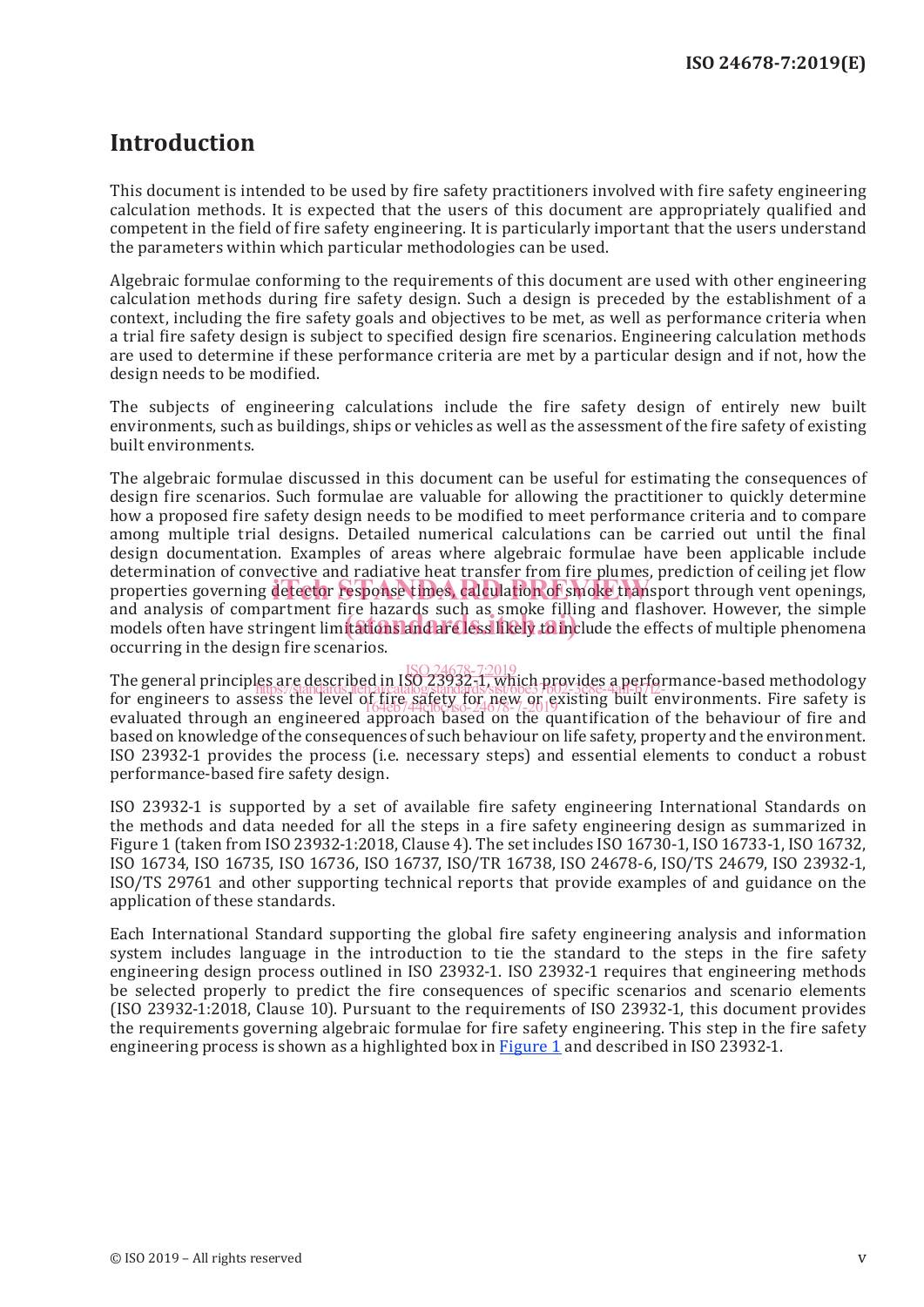

#### **Key**

- a See also ISO/TR 16576 (Examples).
- b See also ISO 16732-1, ISO 16733-1, ISO/TS 29761.
- c See also ISO 16732-1, ISO 16733-1, ISO/TS 29761.
- d See also ISO/TS 13447, ISO 16730-1, ISO/TR 16730-2 to 5 (Examples), ISO 16734, ISO 16735, ISO 16736, ISO 16737, ISO/TR 16738, ISO 24678-6.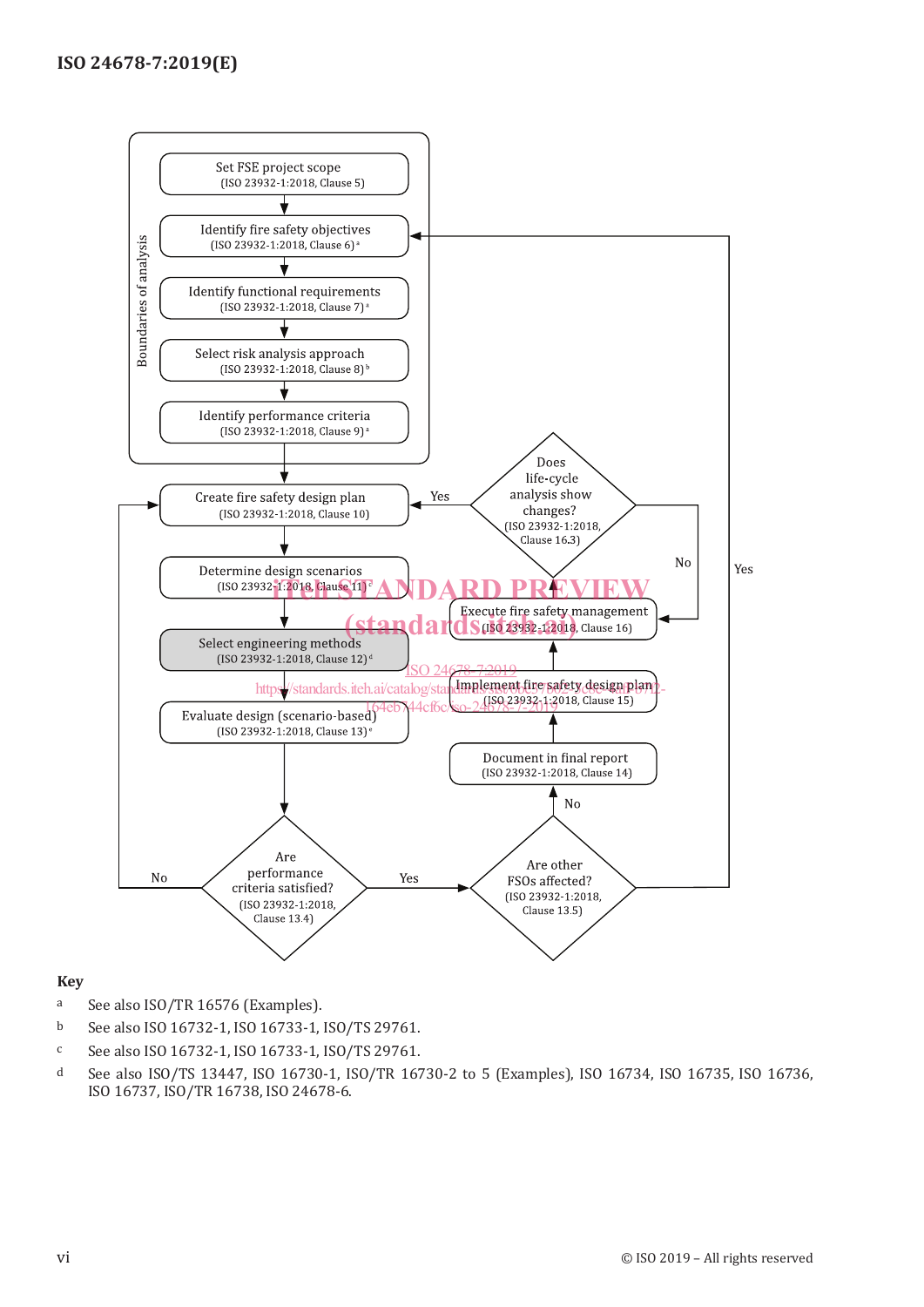e See also ISO/TR 16738, ISO 16733-1.

NOTE Documents linked to large parts of the FSE process: ISO 16732-1, ISO 16733-1, ISO/TS 24679, ISO/ TS 29761, ISO/TR 16732-2 to 3 (Examples), ISO/TR 24679-2 to 4 and 6 (Examples).

#### **Figure 1 — Flow chart illustrating the fire safety engineering design process (from ISO 23932-1:2018)**

# iTeh STANDARD PREVIEW (standards.iteh.ai)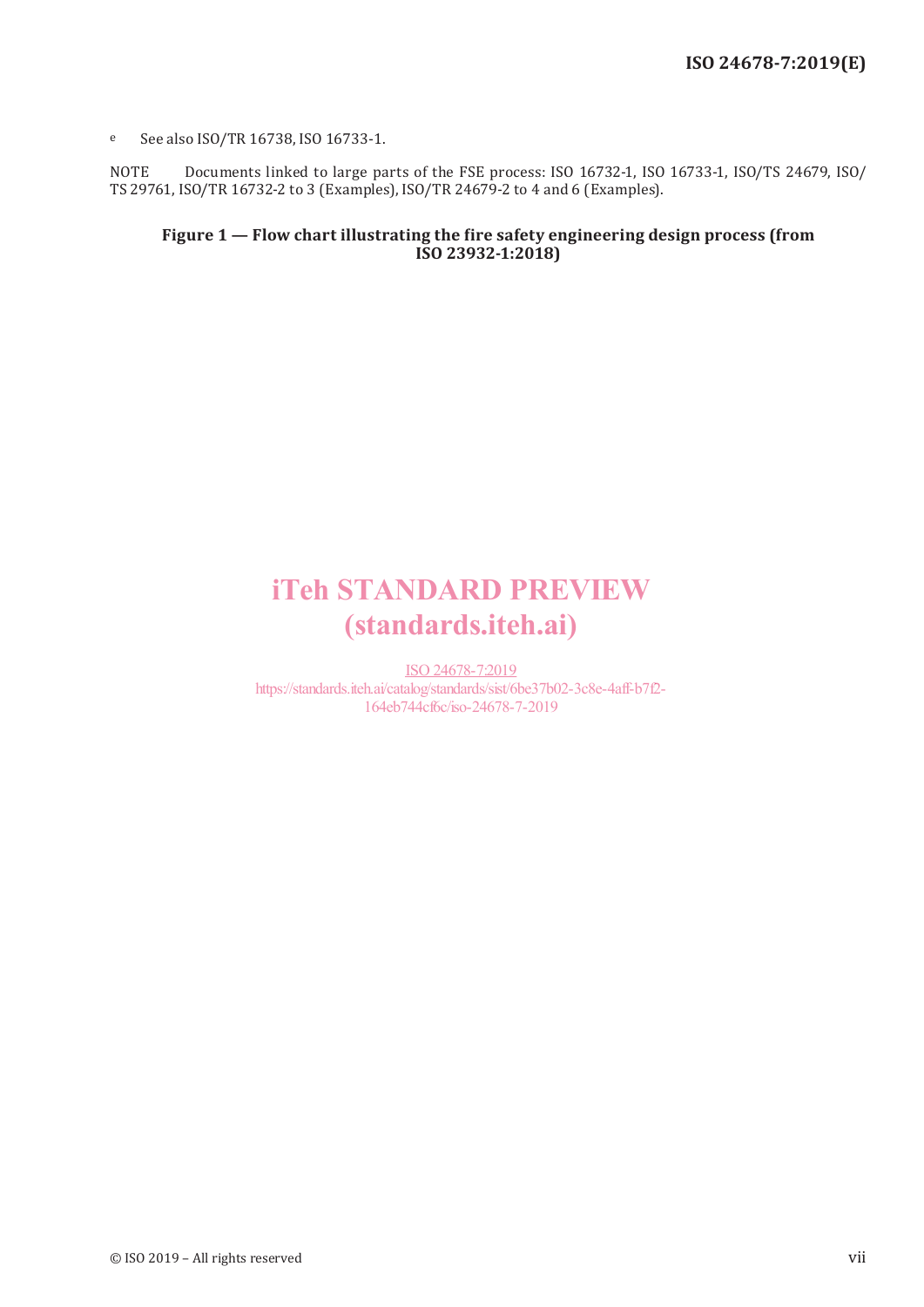# iTeh STANDARD PREVIEW (standards.iteh.ai)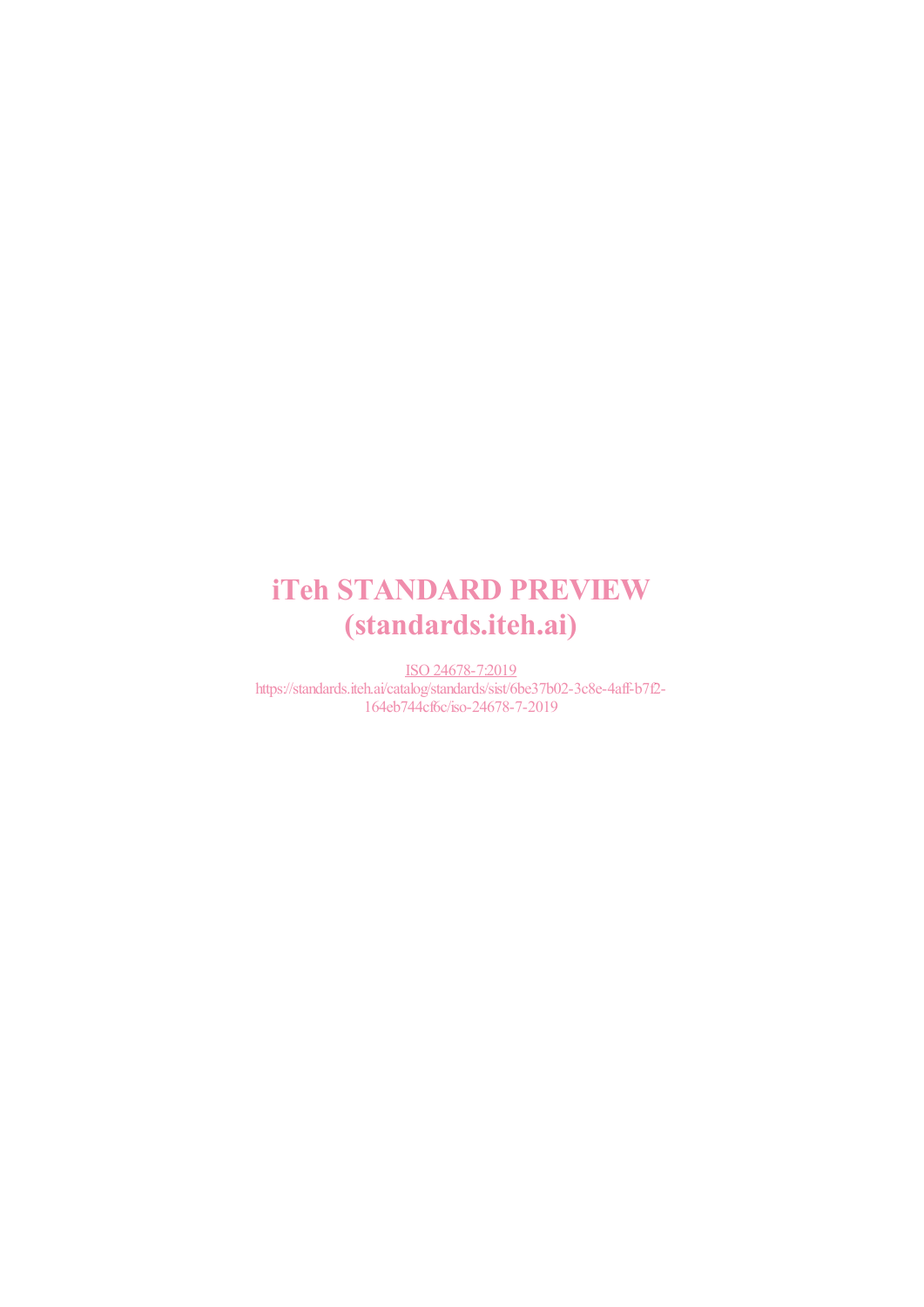# **Fire safety engineering — Requirements governing algebraic formulae —**

# Part 7: **Radiation heat flux received from an open pool fire**

## **1 Scope**

The requirements in this document govern the application of a set of explicit algebraic formulae for the calculation of specific characteristics of radiation heat flux from an open pool fire.

This document is an implementation of the general requirements provided in ISO 16730-1 for the case of fire dynamics calculations involving a set of explicit algebraic formulae.

This document is arranged in the form of a template, where specific information relevant to the algebraic formulae is provided to satisfy the following types of general requirements:

- a) description of physical phenomena addressed by the calculation method;
- b) documentation of the calculation procedure and its scientific basis; V
- c) limitations of the calculation **method; ards.iteh.ai**)
- d) input parameters for the calculation method; and ISO 24678-7:2019
- e) domain of applicability of the calculation method:/6be37b02-3c8e-4aff-b7f2-

164eb744cf6c/iso-24678-7-2019

Examples of sets of algebraic formulae meeting the requirements of this document are provided in Annexes A and B. Annex A contains a set of algebraic formulae for radiation heat fluxes from a circular or near-circular open pool fire. Annex B contains formulae for configuration factors of a flame to a target.

## **2 Normative references**

The following documents are referred to in the text in such a way that some or all of their content constitutes requirements of this document. For dated references, only the edition cited applies. For undated references, the latest edition of the referenced document (including any amendments) applies.

ISO 5725 (all parts), *Precision of test methods — Determination of repeatability and reproducibility for a standard test method by inter-laboratory tests*

ISO 13943, *Fire safety — Vocabulary*

ISO 16730-1, *Fire safety engineering — Procedures and requirements for verification and validation of calculation methods — Part 1: General*

ISO 16733-1, *Fire safety engineering — Selection of design fire scenarios and design fires — Part 1: Selection of design fire scenarios*

## **3 Terms and definitions**

For the purposes of this document, the terms and definitions given in ISO 13943 and the following apply.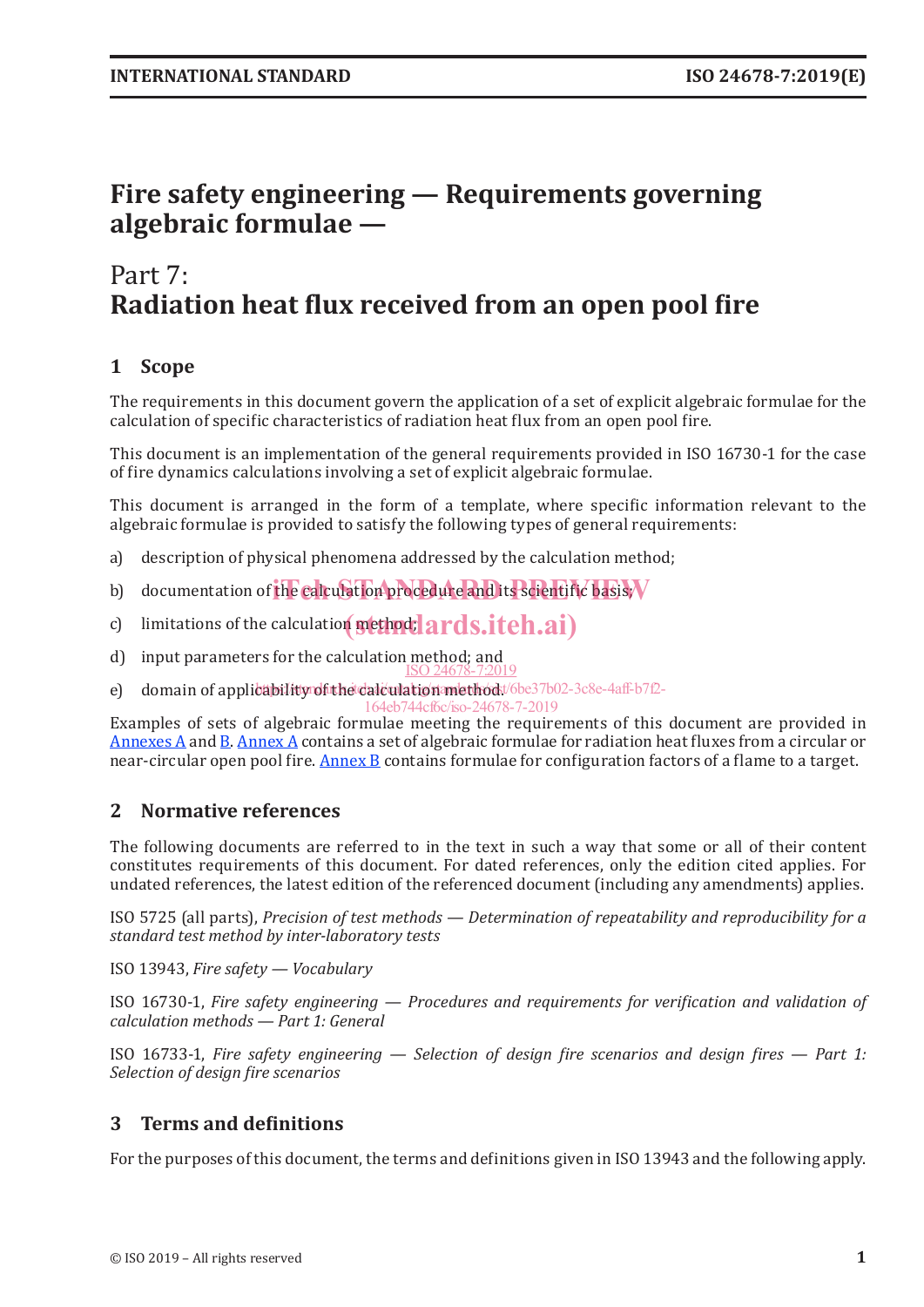ISO and IEC maintain terminological databases for use in standardization at the following addresses:

— IEC Electropedia: available at http://www.electropedia.org/

ISO Online browsing platform: available at https://www.iso.org/obp

#### **3.1**

#### **pool fire**

burning of a horizontal, upward-facing, combustible fuel of liquids, liquefied gases or horizontally placed melting plastic materials

#### **3.2**

#### **open pool fire**

*pool fire* (3.1) in open air or in a space that is very large relative to the size of the fire, where the confined effect of the built environment on the behaviour of its flame is negligible

Note 1 to entry: The open pool fire characteristics are dependent on the outside conditions such as wind.

#### **3.3**

#### **circular or near circular pool fire**

*pool fire* (3.1) whose geometry can be approximated by a circular shape

Note 1 to entry: In case of an elongated pool, this approximation is valid if the ratio between the longest dimension and the shortest dimension is not greater than 2 to 3[1].

#### **3.4**

#### **equivalent diameter** iTeh STANDARD PREVIEW

diameter of a circular pool whose plan area is equivalent with rectangular or irregularly shaped pools (standards.iteh.ai)

164eb744cf6c/iso-24678-7-2019

#### **3.5**

#### **absorption coefficient**

the fraction of absorbed radiation intensity per unit length of radiation path.<br>https://www.wadana.net/acatalog/sandados.html ISO 24678-7:2019 https://standards.iteh.ai/catalog/standards/sist/6be37b02-3c8e-4aff-b7f2-

#### **3.6**

#### **radiative fraction**

ratio of the radiative heat release rate to the total heat release rate

#### **3.7**

#### **mean flame height**

time-averaged height of flames above the base of a fire, defined as the elevation where the probability of finding flames is 50 %

#### **3.8**

#### **atmospheric transmissivity**

ratio of the transmitted radiation intensity after passing through unit length of a participating medium (carbon dioxide, water vapour, dust and fog) to the radiation intensity that would have passed the same distance through clean air

## **4 Requirements governing the description of physical phenomena**

**4.1** Radiation heat flux from an open pool fire is a complex thermo-physical and chemical phenomenon that can be highly transient or nearly steady-state. Radiation heat flux depends on the combustible properties, the combustible's geometry and the environment between the radiation source and the "target" that receives the heat flux. The properties of the target need to be considered when further calculations of target behaviour are assessed, e.g. injuries to people, malfunction/damage of a piece of equipment, ignition of a combustible material, deteriorations of structural members. The physical phenomena described in this document are concerned with only the calculations of the radiation heat flux received by a target from an open pool fire.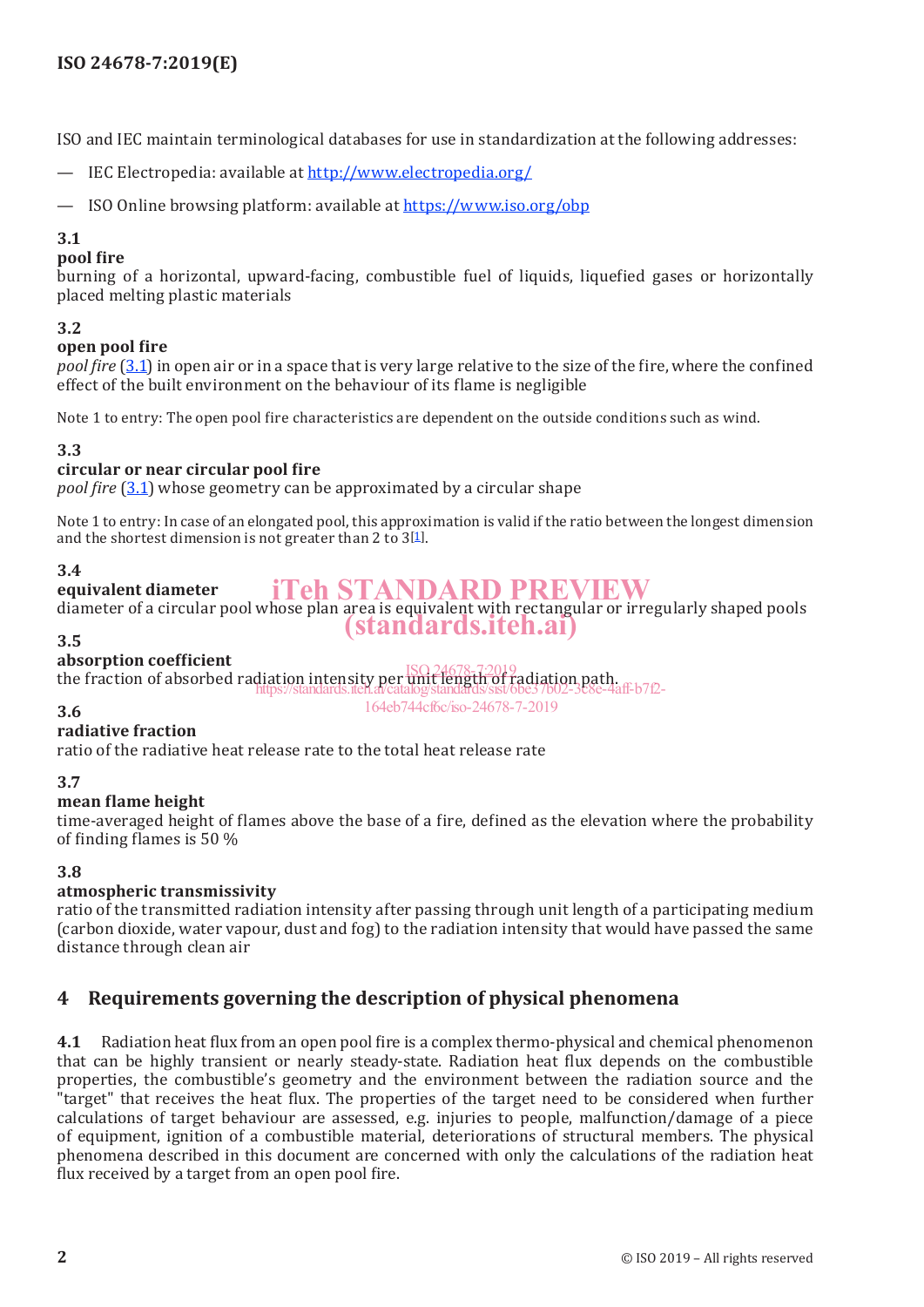**4.2** General types of pool sources, pool geometry and relative positions of the considered targets (including the position of radiation screens placed between the pool and the targets) shall be described with the aid of diagrams.

**4.3** Scenario elements, as determined by ISO 16733-1, to which specific formulae apply shall be clearly identified. Radiation heat flux characteristics to be calculated and their useful ranges shall be clearly identified, including those characteristics inferred by association with calculated quantities, if applicable.

**4.4** Physical phenomena (e.g. pool formation during a continuous release, interaction between fire and extinguishing materials) to which specific formulae apply shall be clearly identified.

**4.5** Because different formulae describe different pool source radiative flame characteristics (see  $\frac{4.2}{2}$  or apply to different scenarios (see  $\frac{4.3}{2}$ ), it shall be shown that if there is more than one method to calculate a given quantity, guidance shall be given on the selection of appropriate methods. An example describing the choice of a method is given in Annex A.

## **5 Requirements governing the documentation**

**5.1** The general requirements governing the documentation can be found in ISO 16730-1.

**5.2** The process to be followed in performing calculations shall be described through a set of algebraic formulae. iTeh STANDARD PREVIEW

**5.3** Each formula shall be presented in a separate clause containing a statement that describes the output of the formula. output of the formula, as well as explanatory notes and limitations unique to the presented formula.

**5.4** Each variable in the formula set shall be clearly defined, along with appropriate SI units. Formula versions with dimensionless coefficients are usually preferred. 164eb744cf6c/iso-24678-7-2019https://standards.iteh.ai/catalog/standards/sist/6be37b02-3c8e-4aff-b7f2-

**5.5** The scientific basis for the formula set shall be provided through references to recognized handbooks, peer-reviewed scientific literature or through derivations, where appropriate.

**5.6** Examples shall be provided to demonstrate how the formula set is evaluated using values for all input parameters consistent with all the requirements of Clause 5.

## **6 Requirements governing the limitations**

**6.1** Quantitative limits on the direct application of the algebraic formula set to calculate output parameters, consistent with the scenarios described in Clause 4, shall be provided.

**6.2** Cautions on the use of the algebraic formula set within a more general calculation method shall be provided including checks of consistency with the other relations used in the calculation method and the numerical process employed.

## **7 Requirements governing the input parameters**

**7.1** Input parameters for the set of algebraic formulae shall be identified clearly, e.g. mass burning rate, pool diameter, etc.

**7.2** Sources of data for input parameters shall be identified or provided explicitly.

**7.3** The valid ranges for input parameters shall be listed as specified in ISO 16730-1.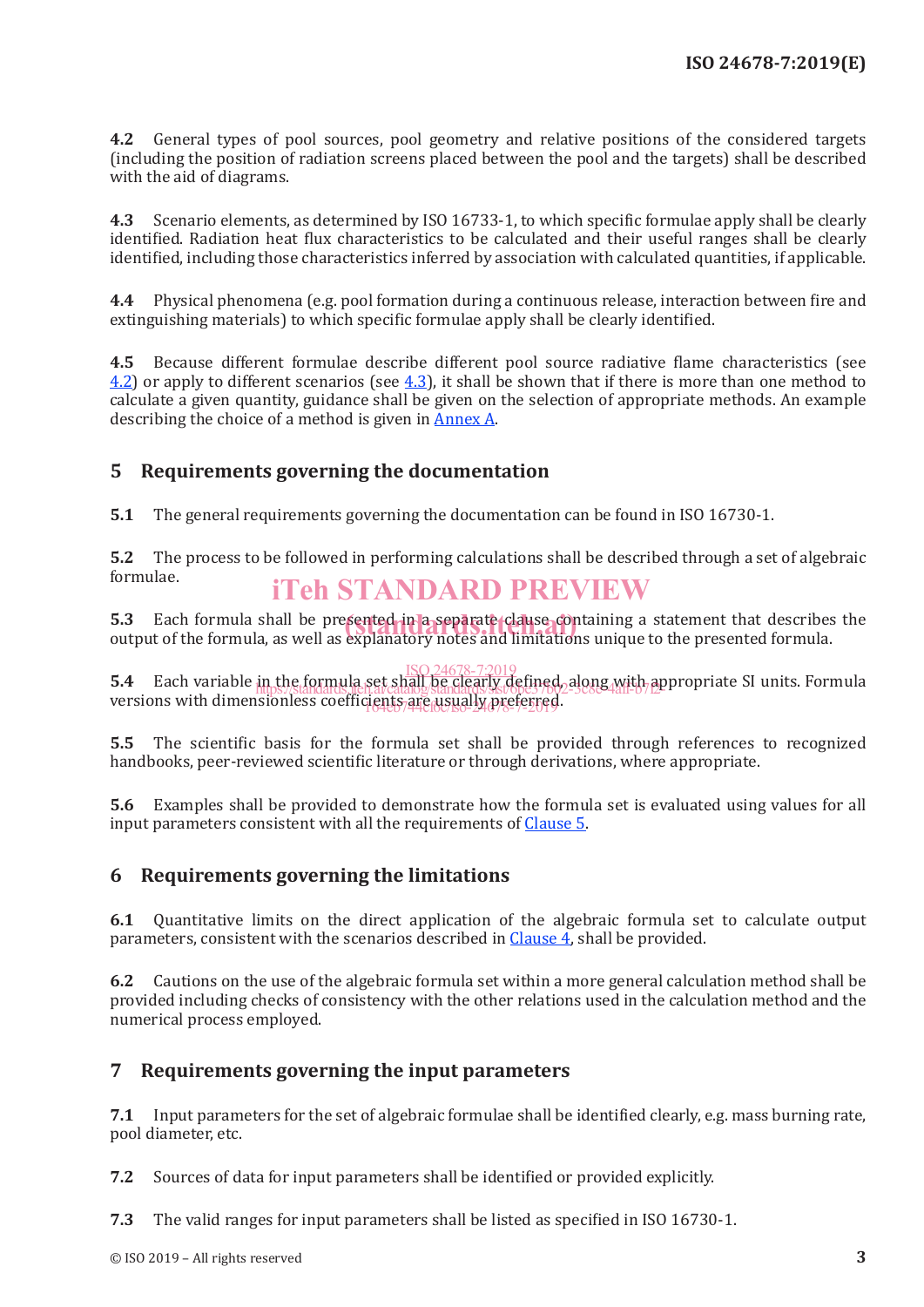## **8 Requirements governing the domain of applicability**

**8.1** One or more collections of measurement data shall be identified to establish the domain of applicability of the set of algebraic formulae. The data shall have a certain level of quality in accordance with ISO 5725(all parts) (e.g. repeatability and reproducibility). The level of quality shall be assessed through a documented standardised procedure.

**8.2** The domain of applicability of the algebraic formulae shall be determined through comparison with the measurement data as given in  $8.1$ .

**8.3** Potential sources of errors that limit the set of algebraic formulae to the specific scenarios shall be identified, e.g. the assumption of quiescent atmosphere.

# iTeh STANDARD PREVIEW (standards.iteh.ai)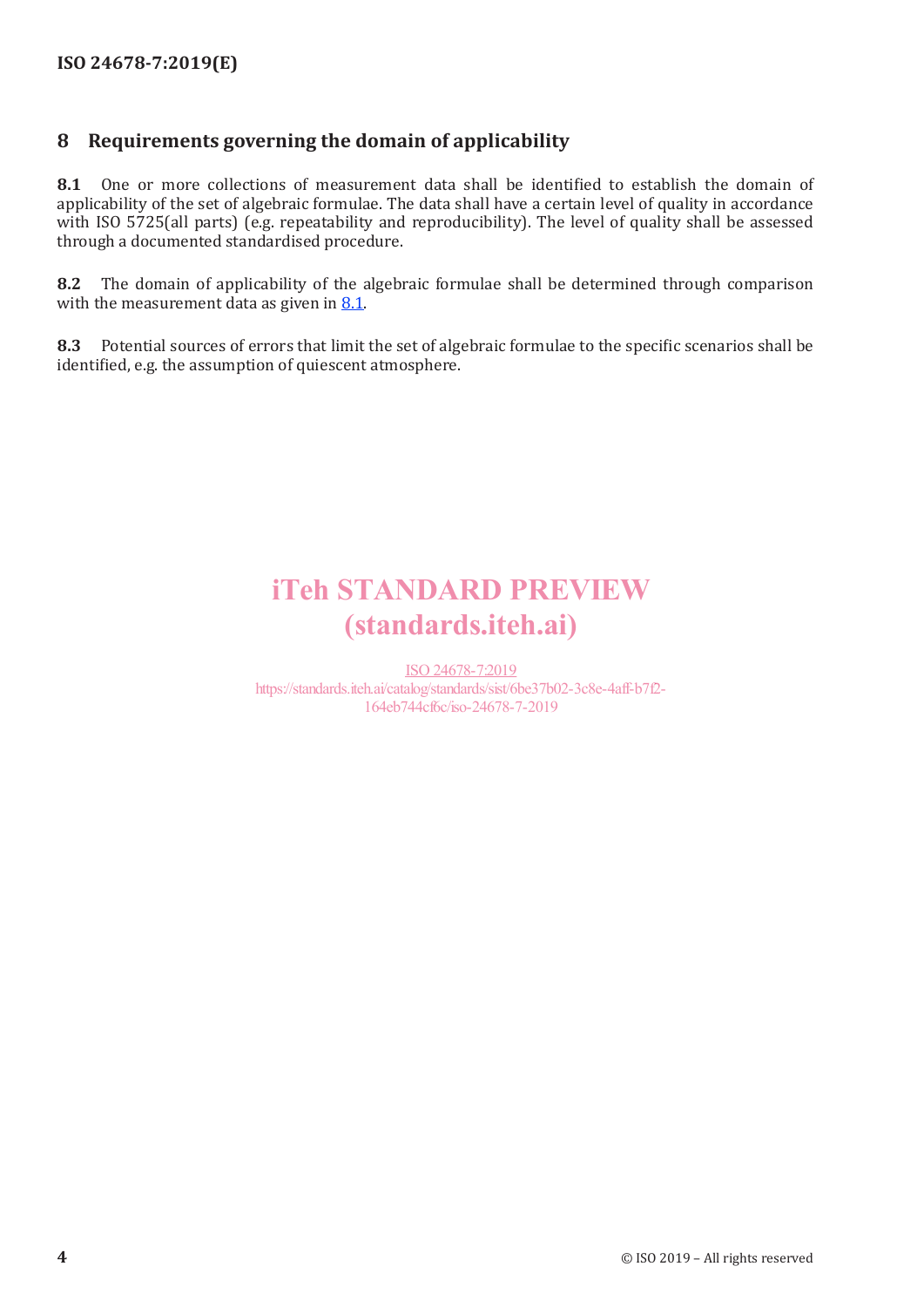# **Annex A**

# (informative)

# **Algebraic formulae for thermal radiation from a circular or near circular open pool fire**

## **A.1 Symbols and abbreviated terms used in this Annex**

| $A_{\rm S}$              | plan area of a pool fire source $(m^2)$                                                                                                                                                      |
|--------------------------|----------------------------------------------------------------------------------------------------------------------------------------------------------------------------------------------|
| D                        | equivalent diameter of a pool fire source (m)                                                                                                                                                |
| E                        | emissive power of a flame $(kW/m2)$                                                                                                                                                          |
| $E_{\rm max}$            | emissive power of the luminous region of a flame $(kW/m2)$                                                                                                                                   |
| $E_{\rm S}$              | emissive power of smoke (kW/m <sup>2</sup> )                                                                                                                                                 |
| $F_{12}$                 | configuration factor of a flame to a target $(-)$<br>configuration factor of a flame to a horizontal target                                                                                  |
| $F_{12,h}$<br>$F_{12,v}$ | stan<br>configuration factor of a flame to a vertical target (-)                                                                                                                             |
| g<br>H                   | gravity acceleration $(9.81 \text{ m/s}^2)$ 24678-72019<br>https://standards.iteh.ai/catalog/standards/sist/6be37b02-3c8e-4aff-b7f2-<br>vertical distance from flameblasetto a target (m) 19 |
| k                        | radiation absorption coefficient of a flame from various fuels $(m^{-1})$                                                                                                                    |
| L                        | mean flame height (m)                                                                                                                                                                        |
| $\dot{m}$ "              | mass burning rate per unit area ( $\text{kg/m2·s}$ )                                                                                                                                         |
| $m_{\infty}$             | mass burning rate per unit area of a sufficiently large pool ( $\text{kg/m}^2\text{-s}$ )                                                                                                    |
| $m^*$                    | non-dimensional burning rate (-)                                                                                                                                                             |
| $\dot{q}''$              | radiation heat flux to a target (kW/m <sup>2</sup> )                                                                                                                                         |
| Q                        | heat release rate (kW)                                                                                                                                                                       |
| $u_w$                    | wind velocity (m/s)                                                                                                                                                                          |
| $u^*$                    | non-dimensional wind velocity                                                                                                                                                                |
| X                        | horizontal distance to a target from the centre of a flame (m)                                                                                                                               |
| $\beta$                  | radiation absorption coefficient of a flame taking the diameter as the characteristic<br>length $(m-1)$                                                                                      |
| $\chi_{\rm r}$           | radiative fraction $(-)$                                                                                                                                                                     |
| $\Delta H_C$             | heat of combustion of fuel (J/kg)                                                                                                                                                            |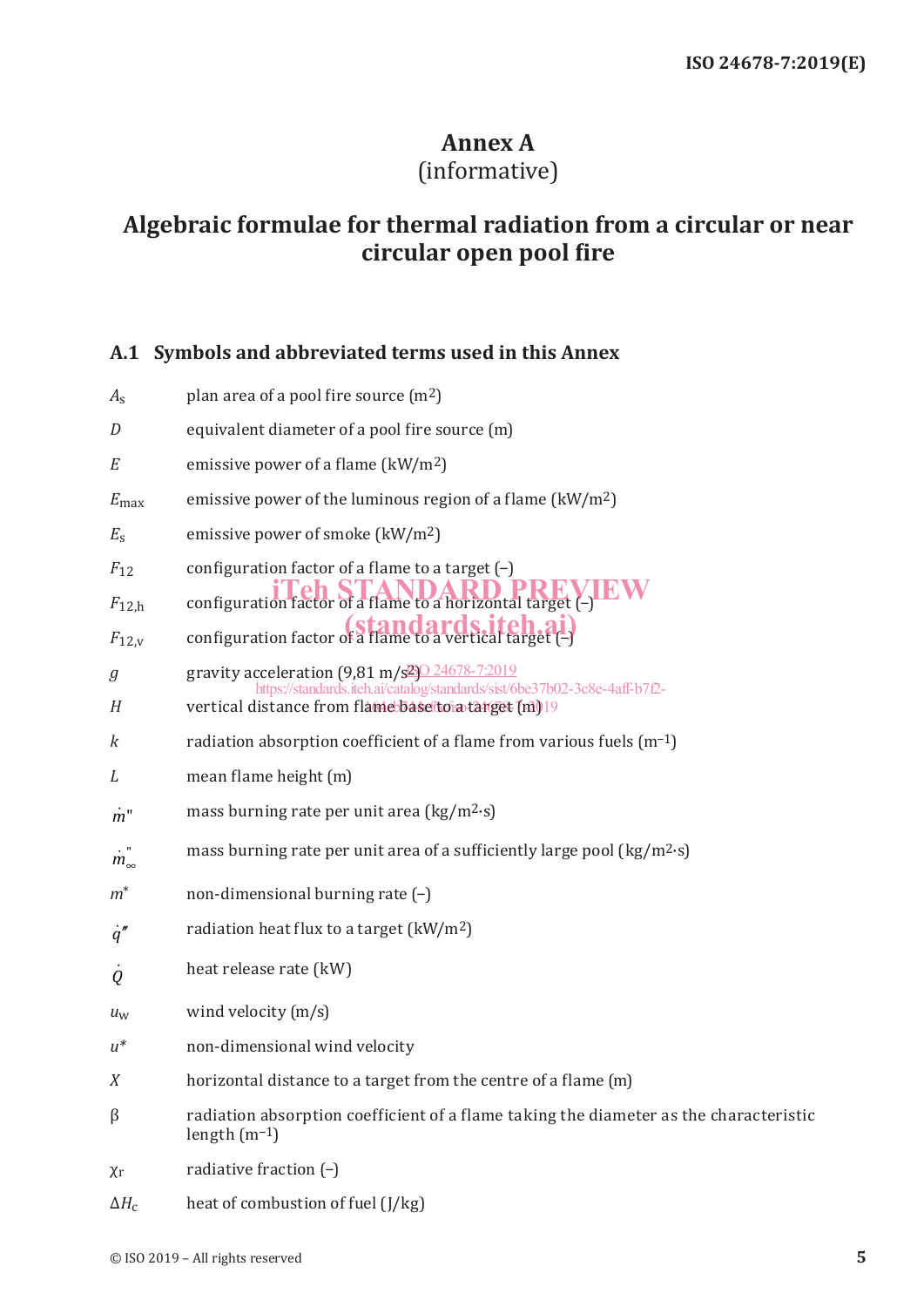- $\theta$  flame tilt angle (rad)
- $\rho_a$  density of normal ambient air  $(1,2 \text{ kg/m}^3)$
- *τ* atmospheric transmissivity (−)

## **A.2 Description of the physical phenomena addressed by the algebraic formula set**

### **A.2.1 General**

The formulae described in this annex provide radiation heat fluxes from a pool fire to a target and can be applicable to various locations and orientations. The set of formulae is particularly convenient for horizontal and vertical target orientations. The formulae presented here have been validated on sooty liquid hydrocarbon fires.

### **A.2.2 General description of the calculation method**

Estimating the radiation heat flux received by a target from a pool fire involves the three following steps:

- determination of the characteristics of the pool fire (burning surface, mass burning rate, duration of the fire, time to steady-state conditions, etc.);
- determination of the thermal radiation characteristics of the pool fire (flame height, flame tilt, emissive power of the flames, etc.); 'ANDARD PREVIEW
- calculation of the radiation heat flux received by a target (configuration factor of a flame to a target, calculation of the radiation heat hux received by a target (configuration of the radiation heat hux received by a target (configuration

It is very important that a single method be used for all the three steps of this process. The methods presented in this annex constitute whole methods and its parts cannot be used.<br>Presented in this annex constitute whole methods and its parts cannot be changed. The validation of the whole model needs to be considered, not its components individually.<br>Reports in the consideration of the considered, and the consideration of the consideration of the consideratio https://standards.iteh.ai/catalog/standards/sist/6be37b02-3c8e-4aff-b7f2- 164eb744cf6c/iso-24678-7-2019

#### **A.2.3 Scenario elements to which the set of formulae is applicable**

The set of formulae is applicable to thermal radiation from quasi-steady-state pool fire flames that are approximately circular or square in plan area in an unobstructed environment, unless otherwise stated.

## **A.2.4 Self-consistency of the set of formulae**

The set of formulae provided in this annex has been derived and reviewed to ensure that the calculation results from different formulae in the set are consistent (i.e. do not produce conflicts).

## **A.2.5 Standards and other documents where the set of formulae is used**

None specified.

## **A.3 Documentation of the set of formulae**

#### **A.3.1 General**

As shown in Figure A.1, radiation is emitted by a flame and received by a target. The heat flux received by a target from a pool fire can be calculated with the following algebraic formula:

$$
q'' = \tau E F_{12} \tag{A.1}
$$